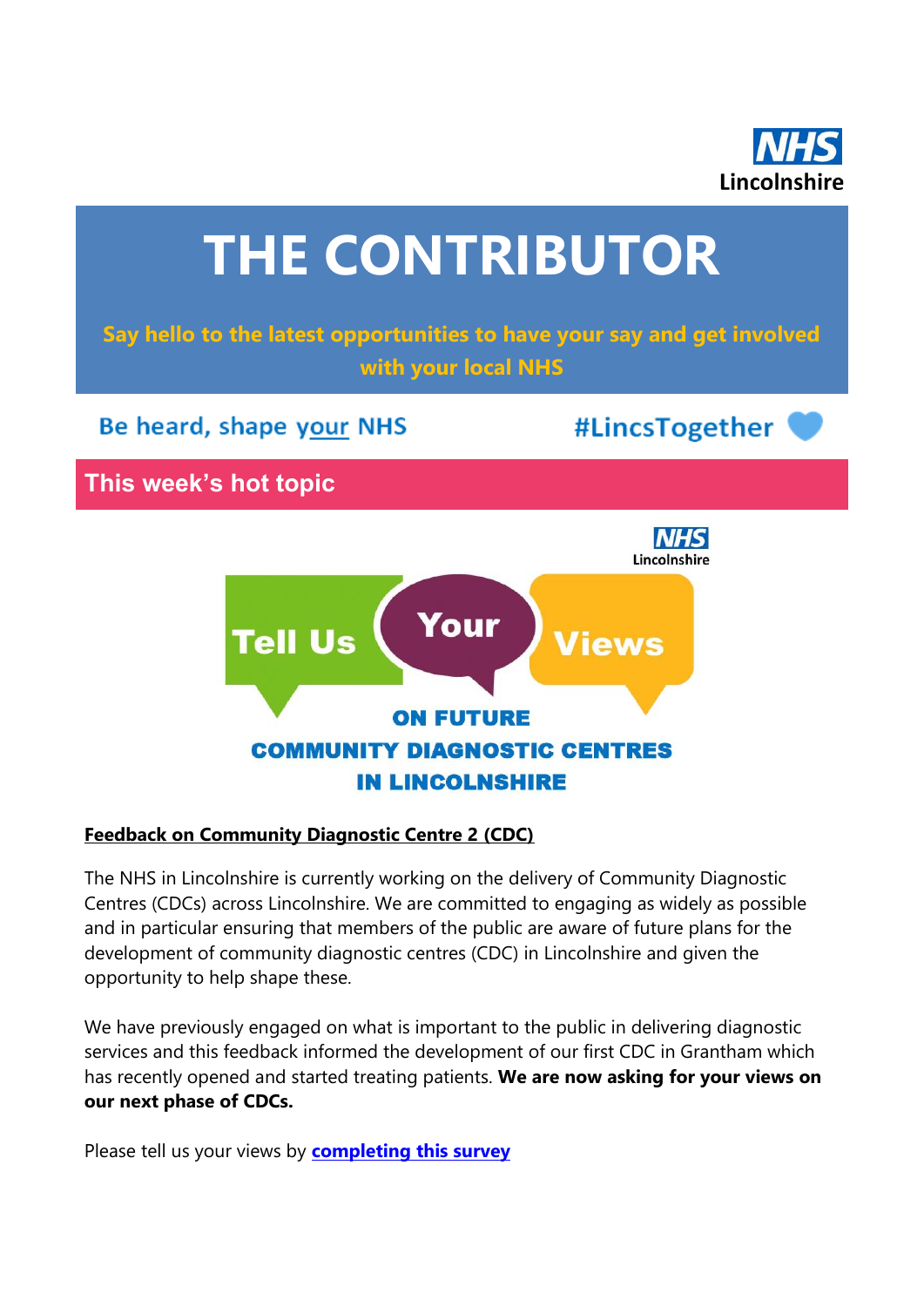### **Community Diagnostic Centres Patient Experience Survey Have you recently attended a diagnostic appointment in Lincolnshire?**

We are currently exploring how future diagnostic services could be delivered across Lincolnshire and are seeking your views and experiences. In particular we want to gather feedback on your experiences of the service you received and what changes you would like to see in the future. Please complete this survey and share your experiences with us.

### **[Complete the survey](https://nhslincolnshire.qualtrics.com/jfe/form/SV_0fzch2pIsBLVxtk)**

If you would like either of these surveys in an alternative format, or would like help in completing the forms, please email the Engagement Team at [lccg.involveus@nhs.net](mailto:lccg.involveus@nhs.net)

## **Dying Matters Awareness Week 2-6 May**

Dying Matters Awareness Week, 2-6 May, is our chance to get our community talking about dying and grief. We want everyone to be #InAGoodPlace when they die – whatever that means for them. Right now, we know that people are dying without the support they need. And we know that it's by talking, and by sharing stories, that we can remove the taboo and stigma that surround these topics. We can also better understand what's happening in our communities so that political and healthcare leaders know what is needed to make end of life care accessible to everyone.

Dying Matters Awareness Week is our chance to get talking, to share stories, and to call for end of life care for all. We are delighted to be working with partners across the county in health, care and community to support Dying Matters Awareness Week - join us at our events in Bourne and Holbeach to find out how we can support you to plan for your future # INAGOODPLACE

> **Wednesday 4th May 10:00-15:00 Bourne Corn Exchange, 3 Abbey Road, Bourne, PE10 9EF**

**Thursday 5th May 10:00-15:00 Holbeach Community Hub, Boston Road, Holbeach PE12 7LR**

## **Mental Health Awareness Week 9-15 May**

The impact and experience of the past 24 months has been different for everyone, as have our reactions, but there's no doubt it's been a difficult time for us all. That's why it's so important to look after our mental health and wellbeing; now more than ever.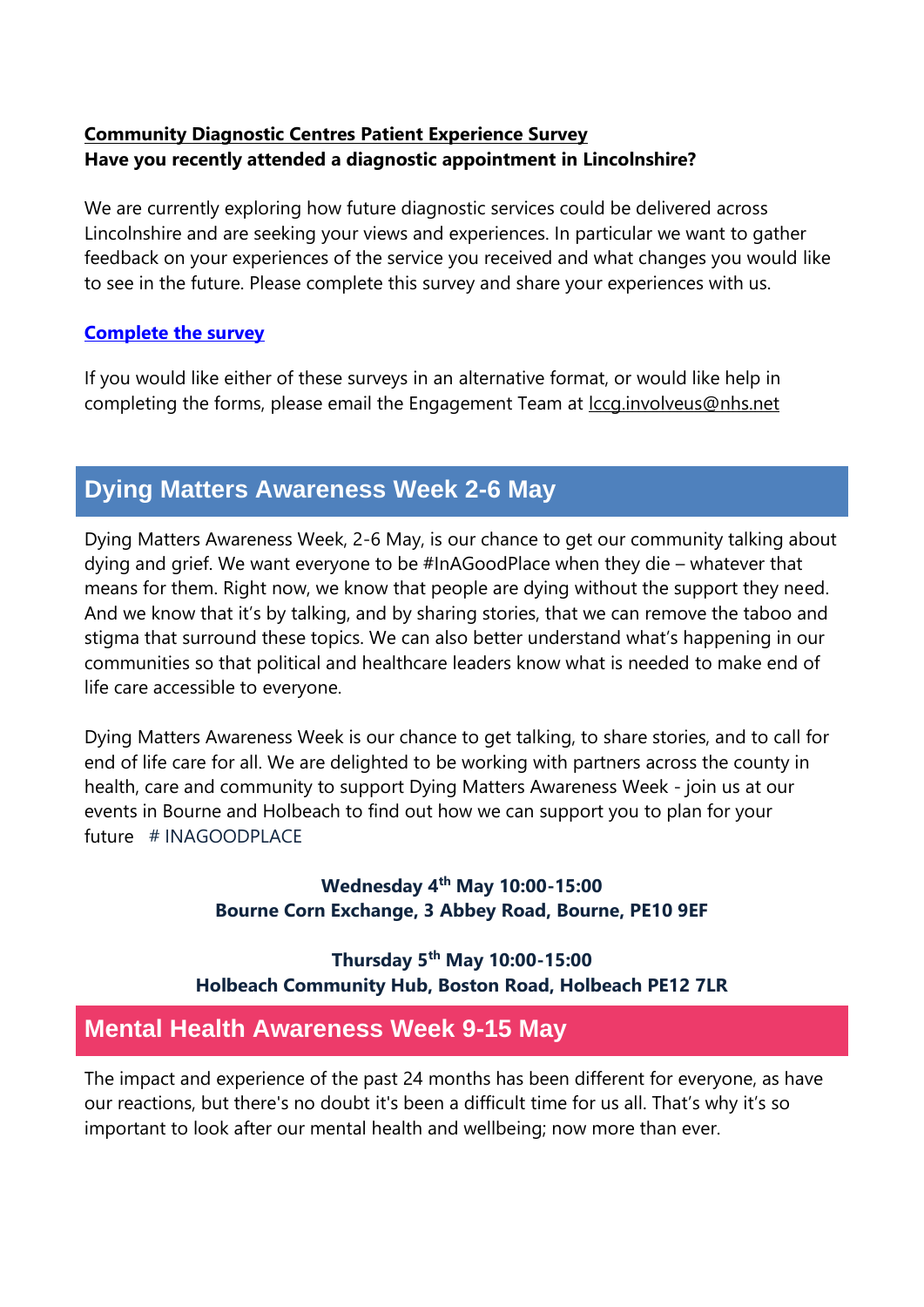The **[Every Mind Matters](https://www.nhs.uk/every-mind-matters/)** website is continuously updated to support the public's mental health, and includes a **[COVID-19 hub](https://www.nhs.uk/every-mind-matters/coronavirus/)** which offers tips and support on how to deal with change, cope with money worries and job uncertainty. It also includes practical tips and videos from experts on dealing with **[stress](https://www.nhs.uk/oneyou/every-mind-matters/stress/)** and **[anxiety](https://www.nhs.uk/oneyou/every-mind-matters/anxiety/)**, boosting your **[mood](https://www.nhs.uk/oneyou/every-mind-matters/low-mood/)**, **[sleeping](https://www.nhs.uk/oneyou/every-mind-matters/sleep/)  [better](https://www.nhs.uk/oneyou/every-mind-matters/sleep/)** and what you can do to help others – including advice for **[parents](https://www.nhs.uk/oneyou/every-mind-matters/childrens-mental-health/)** and for **[children](https://www.nhs.uk/oneyou/every-mind-matters/youth-mental-health/)  [and young](https://www.nhs.uk/oneyou/every-mind-matters/youth-mental-health/) people**.

## **Lincs Recovery College online course 'Cancer – How are you feeling?'**

Would you like the opportunity to explore the range of emotions that you may experience as someone living with cancer and have the chance to learn from others who have had similar experiences?

Join us for a new #LincsRecoveryCollege online course 'Cancer – How are you feeling?'. This session has been designed collaboratively with people who have experienced cancer and are part of the Lincolnshire Macmillan Cancer Co-production Group, alongside healthcare professionals from the Lincolnshire Macmillan Information Support Service. This course aims to help you to:

- Be aware of your emotions and find ways to help yourself.
- Explore and discover tools and techniques to look after your feelings.
- Be an active participant in your cancer experience by learning to assert yourself to ask questions with confidence.
- Understand where you can access the support which is available.

Visit [www.lpft.nhs.uk/recovery-college](http://www.lpft.nhs.uk/recovery-college) to read more and register today.

## **Partner Activities and Events**

#### **Activities at Sutton St James Baptist Church, Spalding, PE12 0EE**

Chrissy's Craft **-** Every Wednesday between 10am - 12 noon @ Renew SSJ, Chrissy and local crafter Claire Dobson will be sharing a topical craft for everyone to try. For more information contact Chrissy phone: 07522 445409

Pop in and enjoy a cuppa and a chat – Every weekday 10am-12pm (except bank holidays) Colouring or other crafts as available, make new friends over a game of chess, draughts or scrabble or just enjoy the peace in out quiet area. For more information contact Sue phone: 07501 123183 Men's Breakfasts - Something for the men! Come and enjoy a full English breakfast @ 8.30am - for fellas of any age. Saturday 21st May & Saturday 18th June. No set charge but donations greatly appreciated. To book please contact Sue phone: 07501 123183 or email: [sue@ssjbc.org.uk](mailto:sue@ssjbc.org.uk) **Night Light Café –** Wednesdays and Thursdays 6pm-10pm. Every week at St Mary's Church, Long Sutton, PE12 9JE. Providing a local, safe space and listening ear for anyone experiencing mental

health crisis. For more information email: [Nicholas.moon@cpslmind.org.uk](mailto:Nicholas.moon@cpslmind.org.uk)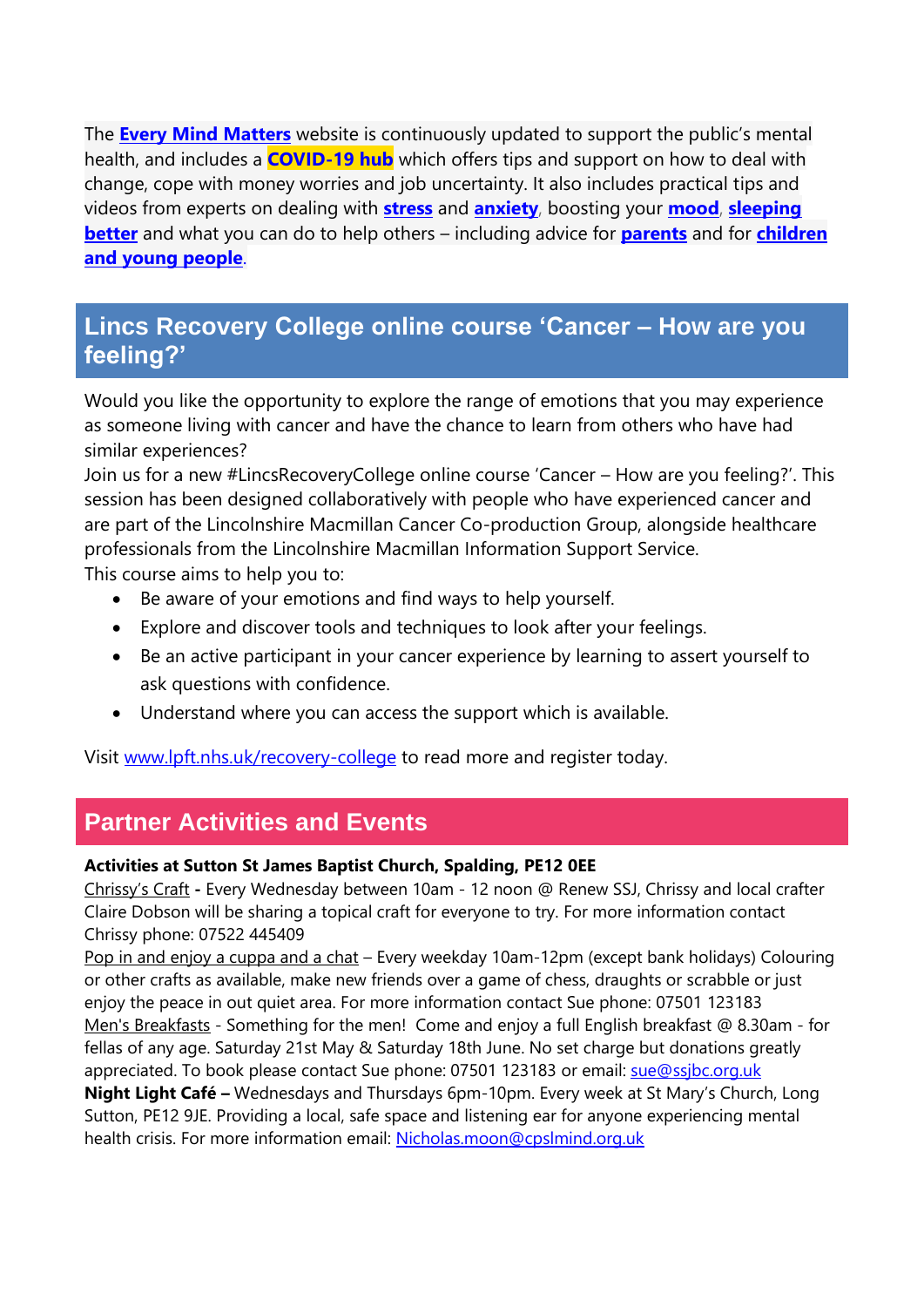**Inter-Generational Lens –** Can learning photography help a new group of older & younger people in Long Sutton and Sutton Bridge see themselves in a new way? Free weekly sessions led by professional photographer | local exhibition of your work | no experience needed. 7<sup>th</sup> April – 12<sup>th</sup> May 6.30pm-8.30pm. Email: [intergenlens@gmail.com](mailto:intergenlens@gmail.com)

**Lincolnshire Secondary Brest cancer support group starting June 2022 –** A county wide support group for anyone affected by a secondary breast cancer diagnosis. To register your interest or for more details please speak to a member of your care team or email: [annie.theed@ulh.nhs.uk](mailto:annie.theed@ulh.nhs.uk)

#### **New Programme of Events – Chatter Cake**

Chatter Cake is an exciting new programme put together for women of East Lindsey who care for others, with a goal of helping to boost confidence, improve resilience and create a sense of belonging.

#### **June**

Afternoon Tea - Wednesday 8th 1pm The Coffee House, Beresford Avenue, Skegness, PE25 3JD Tea, cake and a good old chat. What could be better?

Lincolnshire Show - Thursday 23rd One of the most successful agricultural shows in the country, running for over 100 years. Promoting food, farming and the countryside. Transport provided from central locations, as follows: 7:15am Mablethorpe Seacroft Rd Bus Station, 7:55am Skegness Richmond Coach Park, 8:30am Louth Bus Station. We will leave the show approx. 4pm and return to the above drop offs.

#### **July**

Pottery Painting - Thursday 12th 10:30am – 1:30pm Fiddley Diddley the Little Shop Of Lovely Things, Bluebell Cottage, Saltfleet Road, Mablethorpe, LN12 1PG

Ladies Day - Saturday 16th Market Rasen Racecourse Get your glad rags on, we're going to the races! Dress code, think wedding attire. Denim is allowed if smart and dark in colour, with no tears. Transport provided from Mablethorpe 9:15am, Skegness 9:50am and Louth 10:30am. Coach will return to pick us up at 4:45pm.

#### **August**

Lincoln Cathedral Flower Festival - Thursday 4th Stunning displays will blossom in every area of the magnificent Lincoln Cathedral, bringing it to life in a unique and inspiring way. The displays will cover poetry, theatre, film, and fashion, alongside history, exploration, invention, and more. There will be something for everyone, from the Mayflower Pilgrims' journey to the New World to the moon landing and even Harry Potter! Transport will be provided from Skegness, Mablethorpe and Louth. Times to be confirmed.

Top of the Shop Zoom Bingo - Thursday 25th 7pm Eyes down, it's bingo time! Real prizes to be won. Zoom link will be sent to all who book onto this event

For more information or to book a place on any of our events, please contact Hannah.key@carersfirst.org.uk or call on 07391 418586.

# **Covid 'pop up' clinics**

For an up to date list of 'pop up' vaccination clinics in Lincolnshire please visit - [Coronavirus](https://lincolnshireccg.nhs.uk/grab-a-jab/)  [\(Covid-19\) vaccinations in Lincolnshire -](https://lincolnshireccg.nhs.uk/grab-a-jab/) Lincolnshire CCG

## **Covid booster and Flu vaccinations available for those who are eligible**